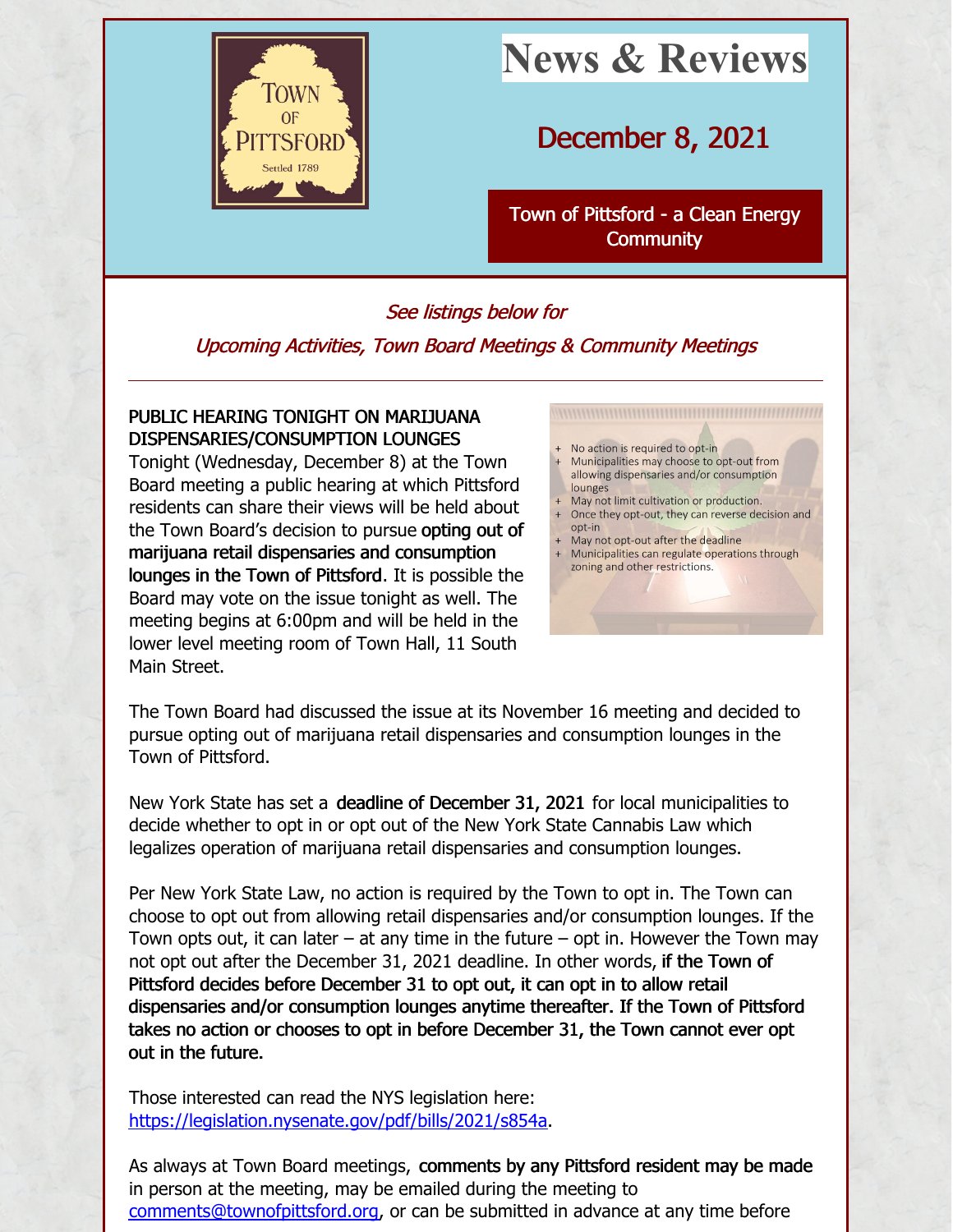2:30pm on the day of the meeting (a) by email to comments@townofpittsford.org; (b) by submitting it in writing, through the drop slot to the right of the front door at Town Hall (11 South Main Street); or (c) by U.S. Mail to the Town Clerk, for receipt no later than 2:30pm on the day of the meeting. Please note all comments submitted must include the name and street address of the commenter. Comments from residents will be read by the Town Clerk at the appropriate point of the meeting.



#### **SUPERVISOR SATURDAY WITH BILL SMITH THIS WEEK – DECEMBER 11**

Town Supervisor Bill Smith will host his community open house meeting this Saturday, December 11 from 9:00 - 10:00am at the Pittsford Community Library. Stop by and join the conversation to catch up on current Town projects and other topics you might wish to discuss, such as the Town's Zoning Code Update, our latest sustainability efforts, and other issues that affect your neighborhood. If you've got questions, ideas or

comments for Supervisor Smith, be sure to join him this Saturday!

This casual open house will be in the Fisher Meeting Room; participants will be expected to wear a face covering and follow appropriate health and physical distancing guidelines. Supervisor Saturday enables residents who can't stop by to see the Supervisor during the work week a chance to speak to him directly. Come and discuss what matters most to you! Drop by – no registration required. The Pittsford Community Library is located at 24 State Street.

Supervisor Smith keeps an open door policy and also welcomes visits from residents at Town Hall during regular business hours Monday to Friday by appointment. As always, he's available by phone at 248-6220 and by email at [bsmith@townofpittsford.org](mailto:bsmith@townofpittsford.org).

## SENIORS LUNCH CLUB 60 NUTRITION PROGRAM AT COMMUNITY CENTER

#### Offered Monday, Wednesday & Friday; advance reservations required

The Lunch Club 60 program for seniors is offered Mondays, Wednesdays and Fridays at the Spiegel Pittsford Community Center in the VanHuysen



Community Room. The program, provided by the Monroe County Office of the Aging, includes a delicious and nutritious hot meal for seniors. Lunch is served at noon; suggested contribution is \$3.50. Bus transportation will be provided for seniors living in Pittsford who cannot drive. We request that reservations be made two weeks in advance. The Lunch Club 60 program also provides nutrition screenings, assessment, education and counseling to help participants meet their health and nutrition needs.

For more information, and to register, call the Town's Senior Programs Office at 248- 6235. The Town's Spiegel Pittsford Community Center is located at 35 Lincoln Avenue. To learn more about our programs, activities and services for seniors click the link to visit the Seniors page on the Town [website](https://www.townofpittsford.org/seniors), read our Seniors program info brochure online, or call our Senior Programs Office at [248-6235.](https://townofpittsford.org/files/publications/Pittsford_Seniors_Programs.pdf)

### **WINTER RECREATION PROGRAM REGISTRATION IS UNDERWAY FOR RESIDENTS** Non-resident registration begins 12/13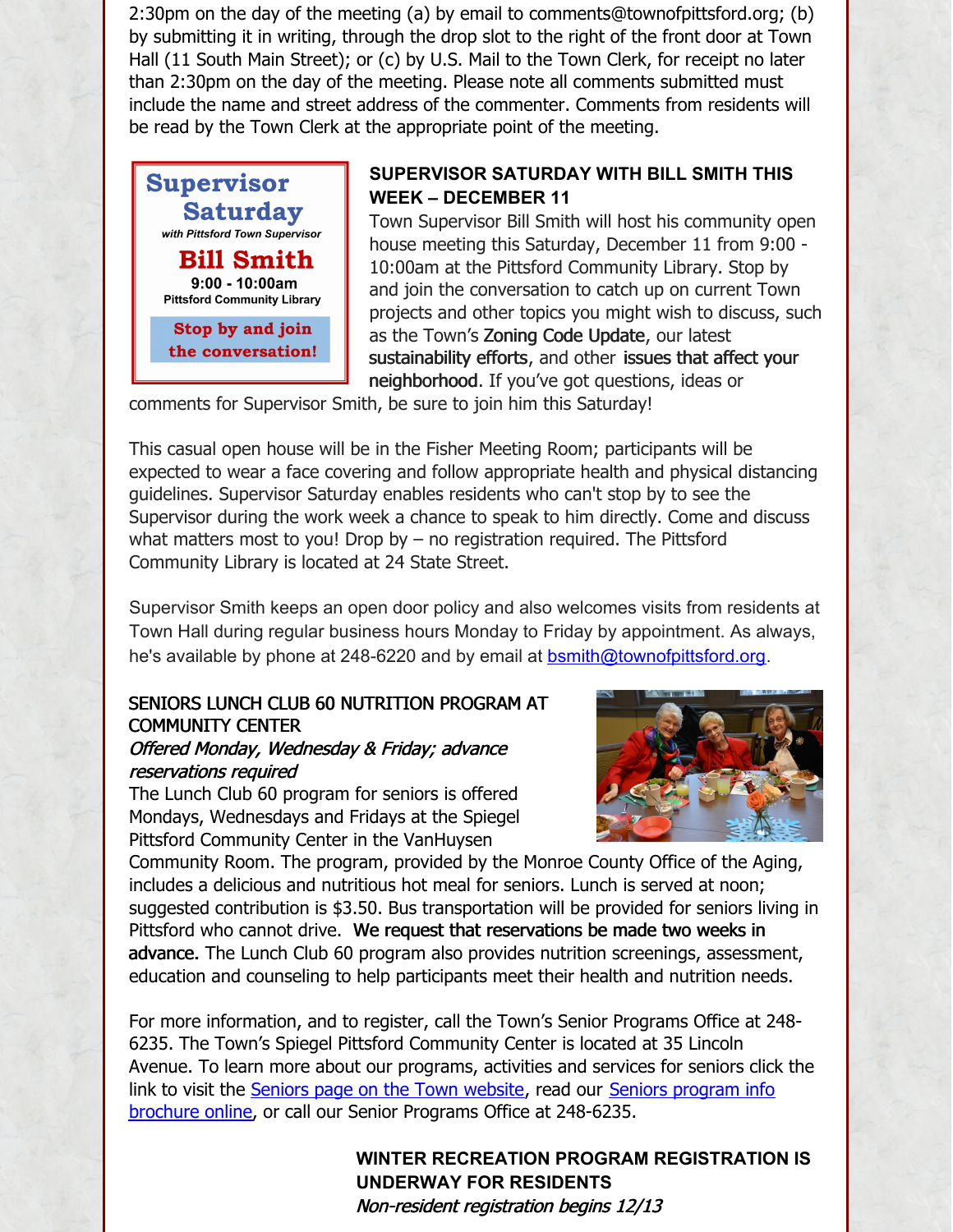

Winter program registration is currently underway for Pittsford residents. View our [Recreation](http://townofpittsford.org/files/publications/rec_brochure.pdf) Program brochure online for a complete listing of programs for all ages! You can also pick up a brochure at the Spiegel Pittsford [Community](https://web1.myvscloud.com/wbwsc/nypittsfordwt.wsc/splash.html) Center, 35 Lincoln Avenue. Register for programs online or in person at the Community Center. Registration for non-residents begins December 13.

#### **PITTSFORD ROTARY "CHEERS" AUCTION DECEMBER 10 – 16**

The Rotary Club of Pittsford's online Cheers! Auction goes live this Friday, December 10, offering a wide variety of award-winning wine, spirits and ciders to raise funds for the numerous community organizations the



club supports. The public is invited to register now and preview the list of items by visiting <https://pittsfordrotarydec2021.ggo.bid/bidding/package-browse>.

Auction bidding begins December 10 at 8:00am and ends December 16 at 9:00pm. Winning items will be available for pickup on December 18. Find some great buys for yourself or for holiday gifts while you support a worthy cause! Find more information at [www.pittsfordrotaryclub.org](http://www.pittsfordrotaryclub.org).

#### **REMINDERS**



#### **PYS COLLECTING GIFT CARD DONATIONS FOR PITTSFORD FAMILIES IN NEED THROUGH 12/17**

If you would like to help a family in the Pittsford community that needs a little extra support this holiday season, please consider donating to the Pittsford Youth Services (PYS) 'Giving Tree' at the Spiegel Pittsford

Community Center and at the Pittsford Community Library. The deadline for donations is Friday, December 17. Your contribution will benefit families in the Pittsford community who are unable to afford basic items such as food, clothing, toiletries, and gifts for their families. A community service project of the PYS Youth Advisory Board, the trees feature ornaments, each with the name of a store where families can buy groceries, gifts or other items they need for the holidays. Donating a gift card can help these families enjoy the holidays. Donations are being accepted now through December 17.

Donors may take an ornament with the listed request and return it, along with the requested gift card donation, to the Spiegel Pittsford Community Center Information Desk (35 Lincoln Avenue) or to the Pittsford Youth Services office at 4 South Main Street, Pittsford. PYS social workers will deliver the gift cards to the families the week before the Christmas holiday school break. The trees are located on the Spiegel Pittsford Community Center main floor and in the hallway of the Pittsford Community Library (24 State Street). If you can help make the holidays a bit brighter for our neighbors in need please consider participating.

Pittsford Youth Services provides counseling and social work services for our schools and the greater Pittsford community, and has been serving the families of Pittsford since 1969. If you would like more information about PYS programs and services, visit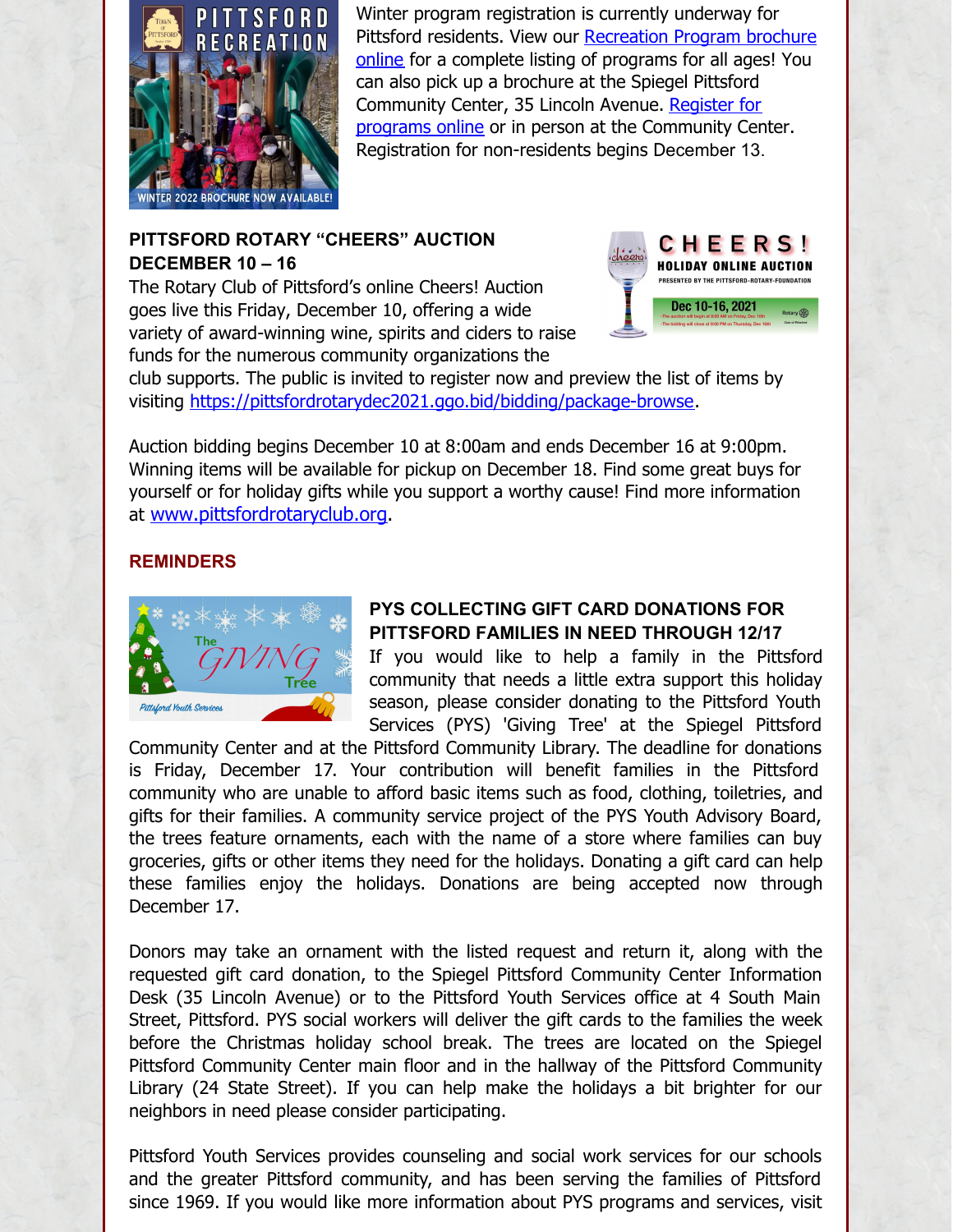their website: [www.pittsfordyouthservices.org](http://www.pittsfordyouthservices.org/) or email

[info@pittsfordyouthservices.org](mailto:info@pittsfordyouthservices.org?subject=PYS Giving Tree donation).

#### **TOWN BOARD MEETINGS ARE STREAMING LIVE**

Pittsford Town Board meetings are being streamed live; the feed is accessible on any device. Town Board is typically held the first and third Tuesday of the month at 6:00pm at Town Hall. See [www.townofpittsford.org/calendar](https://www.townofpittsford.org/calendar) for meeting dates. To view the livestream, click the Town Board Meeting live [streaming](https://videoplayer.telvue.com/player/FcqTL0OYMCGU6WlccUApyUL3twz4dm9V/stream/819?fullscreen=false&showtabssearch=true&autostart=true) link when the meeting begins. This link can also be found on page two of the meeting agenda. The meeting agenda is posted on the Town's minutes and [agendas](https://www.townofpittsford.org/minutes) page at least two days prior to the meeting. Please note: if you try to log in too early (before the meeting feed is live) you will see an error message; refresh your screen just prior to or at 6:00pm when the board meeting starts and you will be able to view the meeting. As always, ASL interpretation is provided for every Town Board meeting.

#### **ASL INTERPRETER ALWAYS AVAILABLE AT TOWN BOARD MEETINGS**

The Town of Pittsford has an American Sign Language interpreter available at every Pittsford Town Board meeting, to interpret for those who need this service. Those who can't attend a Town Board meeting in person but are planning to watch the meeting's live stream can confirm their need for the interpreter by

emailing [comments@townofpittsford.org](mailto:comments@townofpittsford.org?subject=ASL interperter request for Town Board meeting). Requests can be made in advance or can be emailed through the first ten minutes of the meeting. An on-demand Town Board meeting video with closed captioning will be available within 48 hours of the meeting; visit [www.townofpittsford.org/channel12](https://www.townofpittsford.org/channel12) and use the On-Demand links to view previously recorded meetings.

#### **UPCOMING COMMUNITY ACTIVITIES IN PITTSFORD**

- Pittsford Rotary ["Cheers!"](http://www.pittsfordrotaryclub.org/) Online Auction, December 10 16, featuring a wide variety of award-winning wine, spirits and ciders to raise funds for the numerous community organizations the club supports; auction bidding begins December 10 at 8:00am and ends December 16 at 9:00pm. Find details at www.PittsfordRotaryClub.org.
- Town of [Pittsford](https://www.townofpittsford.org/zoningupdate) Zoning Code Update comments made by Town of Pittsford stakeholders via email and mail being accepted; access the Comprehensive Plan, the Active Transportation Plan, the project timeline, a link to the Town's current Zoning Code, and other informational materials, on the Zoning Code Update website at [www.townofpittsford.org/zoningupdate](https://www.townofpittsford.org/zoningupdate). Comments can be made to [zoningupdate@townofpittsford.org](mailto:zoningupdate@townofpittsford.org) or mailed to Doug DeRue, Town of Pittsford, 11 South Main Street, Pittsford, NY 14534; please indicate whether you are a Town or Village resident.

#### **TOWN OF PITTSFORD BOARD MEETINGS**

- Town Board, Wednesday, 12/8, 6:00pm, Public Meeting Room, Town Hall (lower level), 11 South Main Street, includes public hearing on whether to allow marijuana dispensaries and consumption lounges. ASL interpretation provided, current CDC guidelines will be followed; the meeting agenda is posted at least two days prior to the meeting on the Town website here: [www.townofpittsford.org/minutes](https://www.townofpittsford.org/minutes) - NOTE REVISED DAY/DATE
- Pittsford Community Library Board, Wednesday, 12/8, 6:00pm, Fisher Meeting Room, Pittsford Community Library, 24 State Street, current CDC guidelines will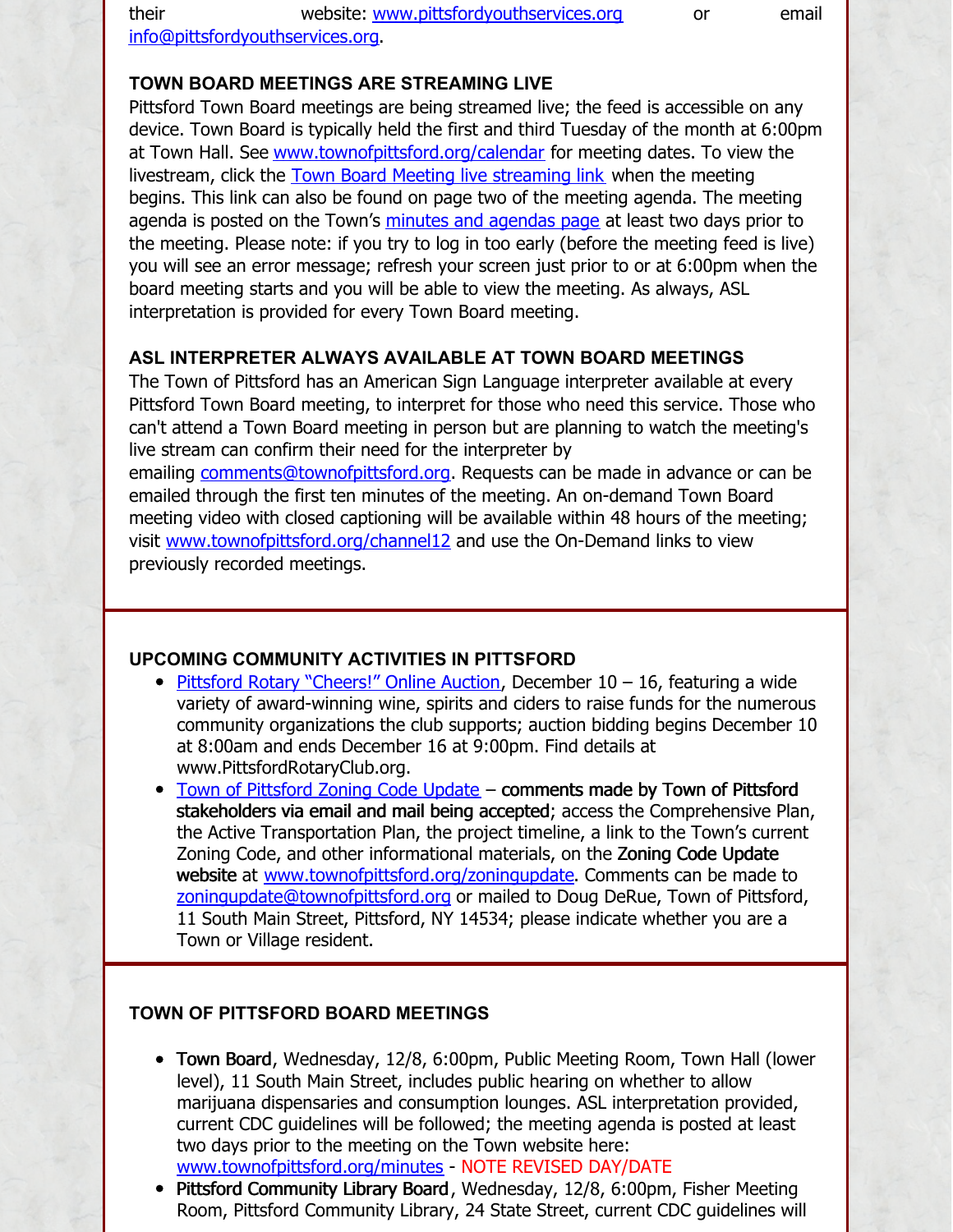be followed; the meeting agenda is posted at least two days prior to the meeting on the Town website here: [www.townofpittsford.org/minutes](https://www.townofpittsford.org/minutes)

- Design Review & Historic Preservation Board , Thursday, 12/9, 6:00pm, Public Meeting Room, Town Hall (lower level), 11 South Main Street, current CDC guidelines will be followed; the meeting agenda is posted at least two days prior to the meeting on the Town website here: [www.townofpittsford.org/minutes](https://www.townofpittsford.org/minutes)
- Parks and Recreation Board, Thursday, 12/9, 6:30pm, Great Embankment Park pavilion, 631 Marsh Road, current CDC guidelines will be followed; the meeting agenda is posted at least 24 hours prior to the meeting on the Town website here: [www.townofpittsford.org/minutes](https://www.townofpittsford.org/minutes)
- Planning Board, Monday 12/13, 6:30pm, Public Meeting Room, Town Hall (lower level), 11 South Main Street, current CDC guidelines will be followed; the meeting agenda is posted at least two days prior to the meeting on the Town website here: [www.townofpittsford.org/minutes](https://www.townofpittsford.org/minutes)
- Town Board Zoning Code Update [meetings](http://www.townofpittsford.org/zoningupdate) the Zoning Update meetings are tentatively scheduled for the second and fourth Wednesday of the month at noon, through the end of 2021. Find updated meeting listings at [www.townofpittsford.org/calendar](http://www.townofpittsford.org/calendar) and find complete Zoning Update information at [www.townofpittsford.org/zoningupdate](http://www.townofpittsford.org/zoningupdate).

#### **COMMUNITY MEETINGS CALENDAR**

- Supervisor Saturday with Bill Smith join the conversation with Town Supervisor Bill Smith at this casual open house, topics of discussion based upon attendee interest; Saturday, 12/11, 9:00 - 10:00am, Fisher Meeting Room (first floor), Pittsford Community Library, 24 State Street. Current COVID-19 health guidelines will be followed.
- Village Board of [Trustees](https://www.villageofpittsford.com/index.asp?SEC=6B5F9F64-600F-49B7-B476-DAABAB0EBAB1&DE=FDB0711F-E4AD-4D8A-8F19-525844926913) meeting, Tuesday, 12/14, 6:30pm; more information and participation details will be listed on the Village website [here](https://www.villageofpittsford.com/index.asp?SEC=6B5F9F64-600F-49B7-B476-DAABAB0EBAB1&DE=FDB0711F-E4AD-4D8A-8F19-525844926913) as the meeting date approaches
- Board of [Education](https://www.pittsfordschools.org/Page/10#calendar21171/20210928/month) meeting, Tuesday, 12/14, 7:00pm, Barker Road Middle School McCluski Board Room, 75 Barker Road
- American Legion [Rayson-Miller](http://www.raysonmillerpost899.org/) Post 899 Tuesday morning breakfast and socializing, every Tuesday, 8:00-10:00am, Post 899, Pittsford Village Hall lower level, 21 North Main Street; open to all – meet and socialize with veterans; no charge but donations accepted. Eligible veterans welcome to join the Post; click this link for [membership](https://raysonmillerpost899.org/contact.html) information or visit the [Rayson-Miller](http://www.raysonmillerpost899.org) Post website
- [Pittsford](http://www.pittsfordrotaryclub.org/) Rotary Club, Wednesdays (weekly), 7:00am, Pittsford Community Library, 24 State Street
- [Pittsford](https://pittsfordartgroup.wordpress.com/) Art Group conducts monthly member meetings featuring a guest artist; new members are welcome! The PAG also hosts juried and non-juried shows and displays artwork at various locations throughout Pittsford. For further information or to become a member, please visit [www.pittsfordartgroup.com](http://www.pittsfordartgroup.com) and fill out a [Contact](https://pittsfordartgroup.com/contact-us/) Us form.

## COVID-19 Closure Updates

On June 15, 2021, Governor Cuomo announced that COVID-19 restrictions are lifted immediately as 70 percent of New Yorkers aged 18 or older have received the first dose of their COVID-19 vaccination series. The State's health guidance and New York Forward industry specific guidelines—including social gathering limits, capacity restrictions, social distancing, cleaning and disinfection, health screening, and contact information for tracing—are now optional for retail, food services, offices, gyms and fitness centers, amusement and family entertainment, hair salons, barber shops and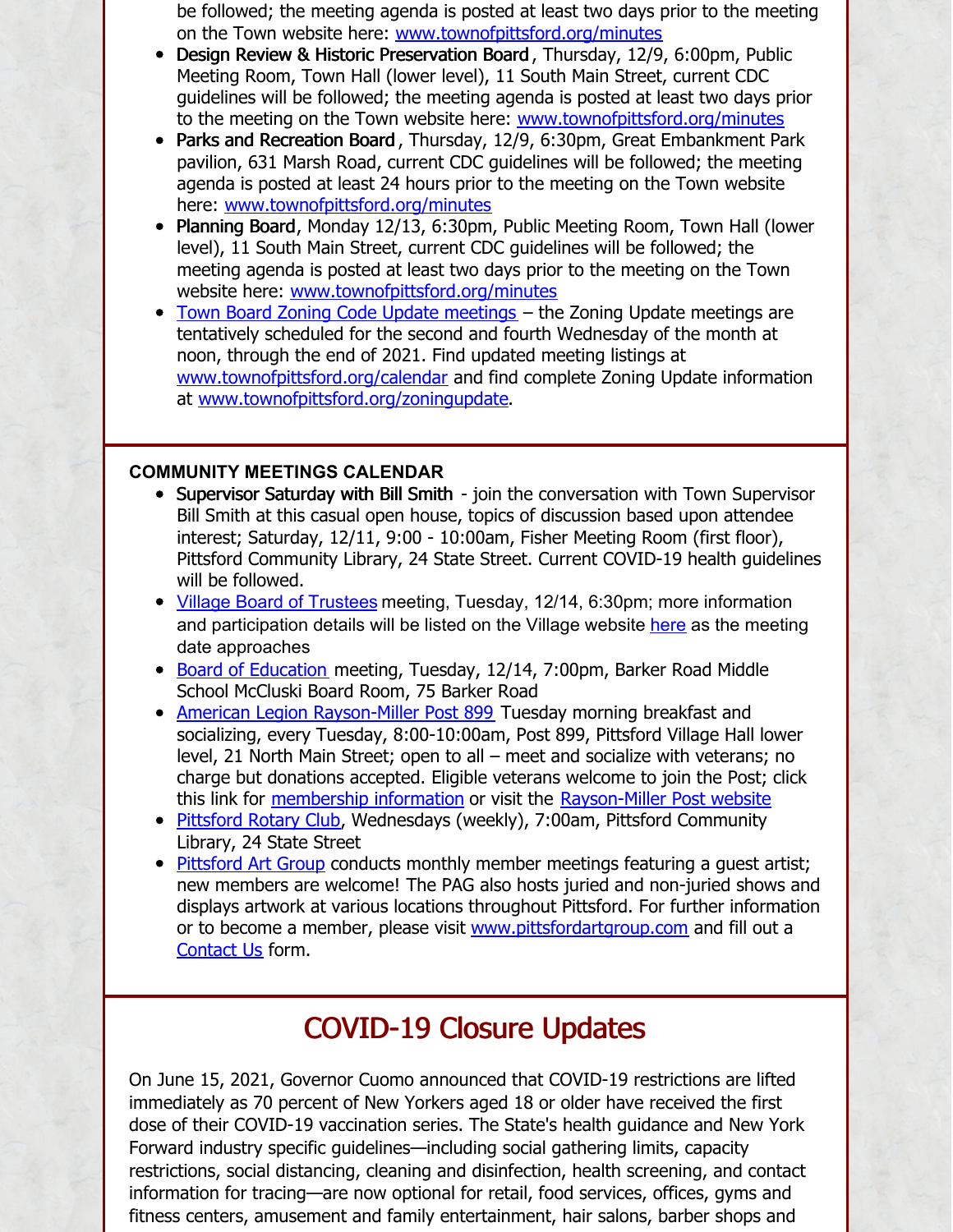personal care services, among other commercial settings.

On August 2, 2021, Monroe County was designated as a County with a "substantial" COVID infection. Consequently, the CDC now recommends that people, regardless of vaccination status, wear a mask indoors. This is a recommendation, not a mandate. The guidelines are unclear at this point, as is the situation. Neither the State, the County or the Town has imposed a mask *requirement* at this stage.

Unvaccinated individuals continue to be responsible for wearing masks, in accordance with federal CDC guidance. Consistent with the State's implementation of the recent CDC guidance, masks are still required for unvaccinated individuals.

For information on the vaccine, on getting the vaccine, regional vaccination data and more visit the Finger Lakes [COVID-19](https://www.flvaccinehub.com/) Vaccine Hub.

#### Monroe County Services at Town facilities:

The County has suspended until further notice Passport Services at Town Hall and Mobile DMV service at Pittsford Town Court. Find updated information for Monroe County DMV here <https://www2.monroecounty.gov/clerk-COVID-19>.

Further information and updates can be found at [www.townofpittsford.org/covid-](https://www.townofpittsford.org/covid-19info)19info.

## COVID-19 Coronavirus Information Links

Further Town of Pittsford COVID-19 coronavirus information and updates can be found at [www.townofpittsford.org/covid-19info](https://www.townofpittsford.org/covid-19info).

Pittsford Central School District COVID-19 [Coronavirus](https://www.pittsfordschools.org/COVID-19information) Updates

You can find information on COVID-19 coronavirus at the County Health Department's website: <https://www2.monroecounty.gov/health-index.php>.

Additional information about business closure requirements throughout Monroe County can be found on the County's Website: [www.monroecounty.gov](http://www.monroecounty.gov/)

The CDC also has information on its website at [https://www.cdc.gov/coronavirus/2019](https://www.cdc.gov/coronavirus/2019-ncov/about/share-facts-stop-fear.html) ncov/about/share-facts-stop-fear.html.

In addition, the CDC has information relevant to anyone planning to travel outside of the United States: [https://www.cdc.gov/coronavirus/2019-ncov/travelers/index.html?](https://www.cdc.gov/coronavirus/2019-ncov/travelers/index.html?deliveryName=USCDC_2067-DM20785) deliveryName=USCDC\_2067-DM20785.

If you have been forwarded this eNews issue and wish to subscribe, visit [www.townofpittsford.org/enews](https://www.townofpittsford.org/enews)

Current Subscribers:

To update your email address use the "Update Profile" link (bottom of this email).

**TV-12 PITTSFORD CABLE CHANNEL 1303** is on seven days a week. Find the current [schedule](https://www.townofpittsford.org/files/publications/Cable12Schedule.pdf) here.